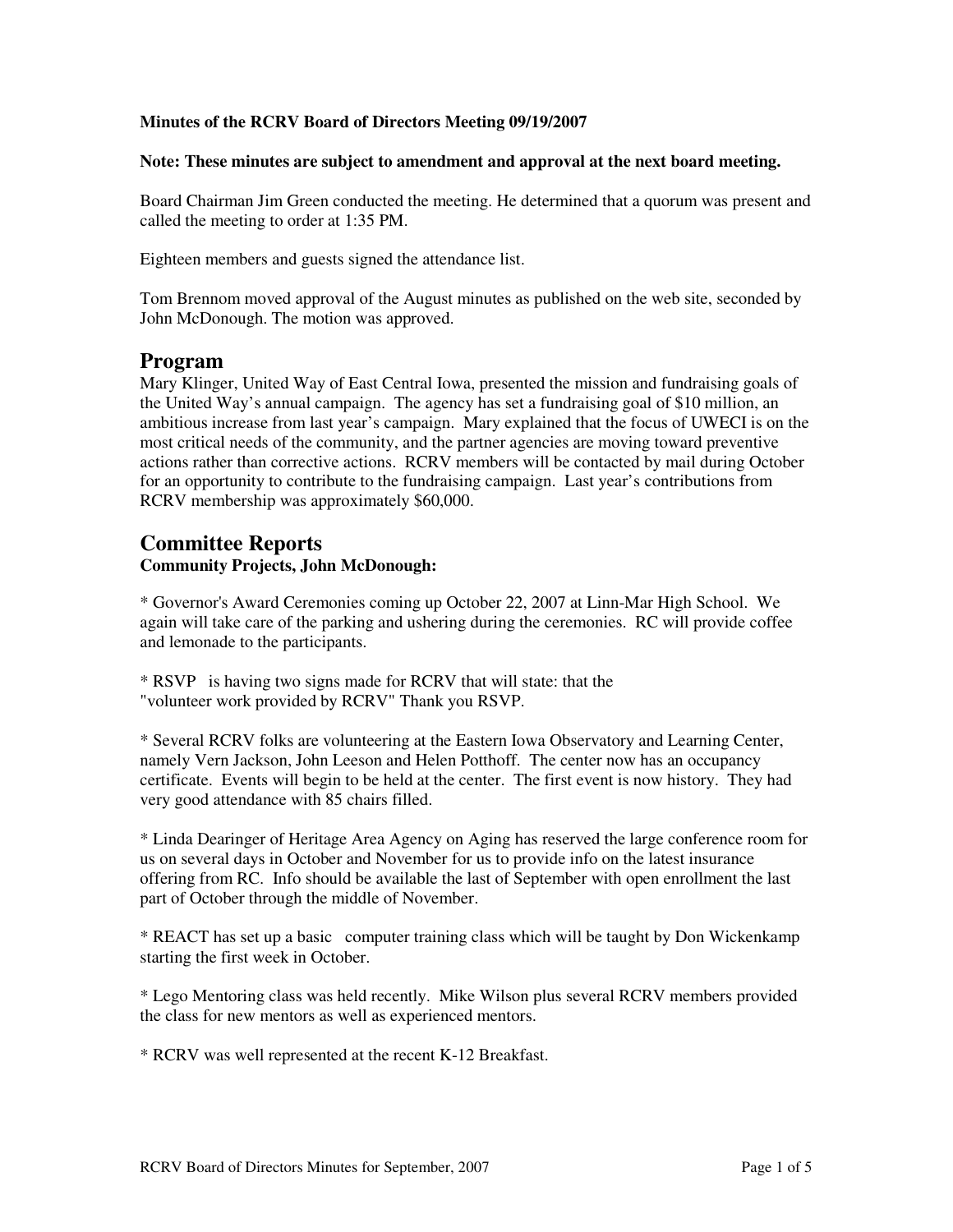\* Jack Murphy repaired an Audio Dialer for Aging Services so that one of their volunteers could continue with her function.

\* The Assistive Tech Fair will be held October 3, 2007 at the KTOS Center from 10:30 thru 2. We will be there with Options, and GWAEA folks.

\* The hours reporting software is up and running again. Please use to report your hours.

\* We built a ramp this past period.

\* We continue to volunteer for RSVP, Aging Services, Kirkwood, and Heritage Area Agency on Aging, GWAEA, Options of Linn Co, EIOLC, Mercy Hospice, IRPE, REACT Center, SHIIP, and WRAP.

\* Don Grimm and his wife are on a 5 week tour of the upper US and Canada demonstrating his small engines at various trade shows.

\* Ann Griffin, GWAEA, has several requests for new items for us to design and build or simply make more copies of already designed items:

Basketball hoop extenders, disc golf receptacles, bean bag shooter, bowling ramp pusher extender, golf chipper, power soccer bumpers plus a sheet of plastic over a bulleting board at the Paul Engle Center to prevent vandalism.

\* October 19, 2007 at 8:30 is the RSVP Appreciation Event at the KTOS Center.

\* Alice Rector volunteered to crochet our logo on knit shirts for us. We supply the shirts.

If you can dream it, we can do it.

#### **Recruitment/Retention, Pete Jurgens:**

The active membership has increased to over 200. Volunteer hours reported for the previous month were not yet available.

Pete reported that he and John are working with Rockwell Collins to prepare presentations on this year's changes to retiree health insurance coverage. Linda Dearinger is assisting with reservations of a meeting room at KTOS in Marion. More details to follow.

#### **Communications, Rod Thorp:**

Rod reported that the quarterly newsletter is close to being completed, and that this will be Rod's last newsletter as editor. He is asking that someone else volunteer to take over this very important position.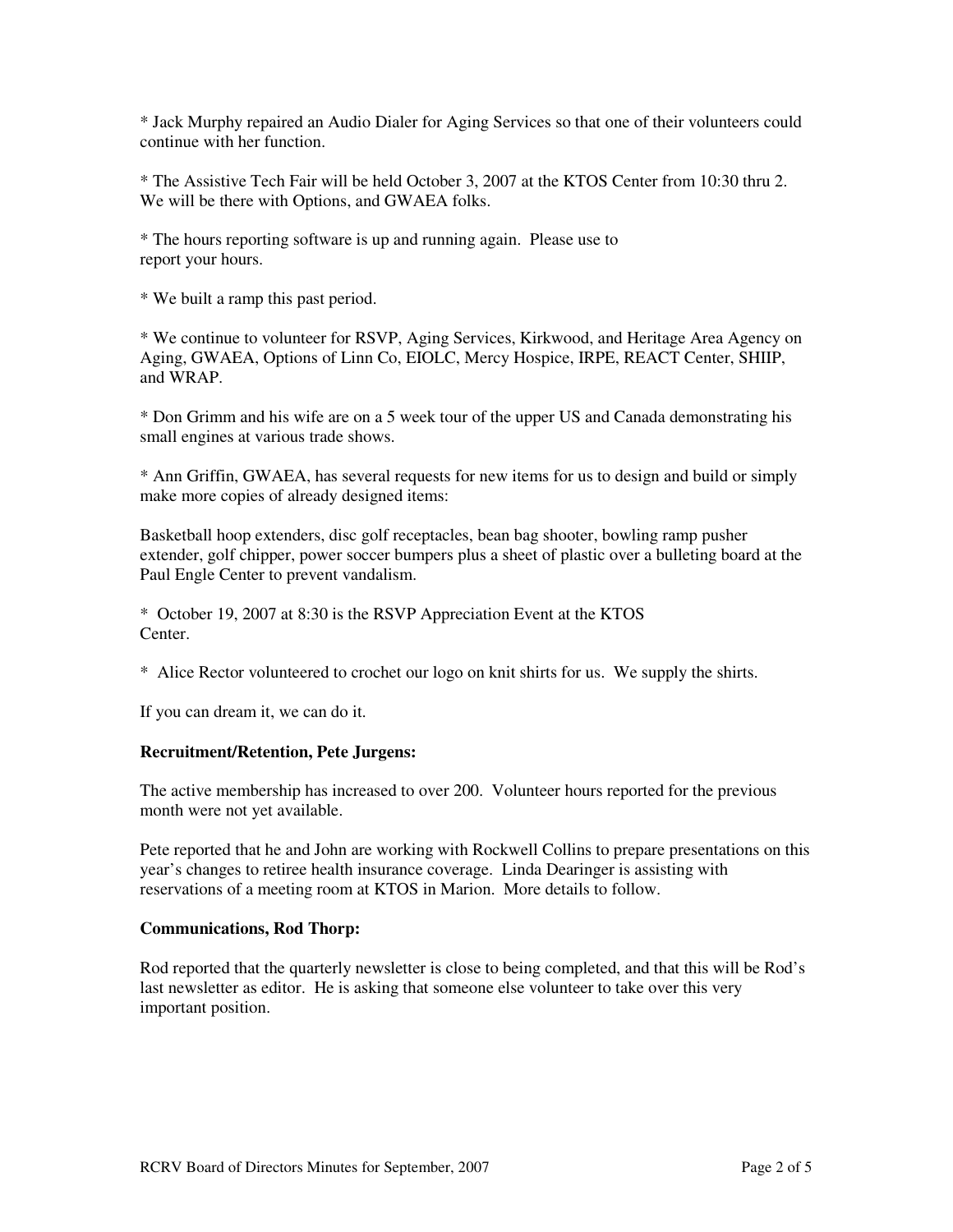## **Data Base, Jim Klein:**

The database has been updated for the new retiree list (for the months of May – June) from Rockwell Collins. The database has also been updated based on the obituaries from Wilma Shadle and for the address changes resulting from the July newsletter mailing.

# **Partner Agencies Reports:**

**Aging Services, Carol Luth:** The Vision Enhancement Center will be having an **Open House** and "**10% Off CCTV Readers and amplified phones**" on **Wednesday, September 26, 2007** from 12:00 – 6:00pm. The sale will feature all the new technologies and equipment available to make life easier for persons experiencing low vision problems and hearing problems.

The Vision Enhancement Center is located at 800 1<sup>st</sup> Street NW, just north of the Best Western Hotel and Cooper's Mill in Abbe Inc.'s two-story gray building.

This will be an opportunity to see and actually try out some of the **NEW items** you have seen in magazines and catalogs such as:

- **Reading machines** that enlarge the newspaper print up to 60x times bigger.
- **Scanning machines** that can read a book, letter, bill or mail aloud to you.
- **Computer enlargement** programs that let you read your e-mail and web site pages easily!
- Favorite **magnifiers** you can use at home or carry with you to the store and restaurants.
- Large things like clocks, talking watches, bingo cards, playing cards, games, calendars, and telephones with large buttons.

We will be featuring our newest line – **phones and products for the hearing impaired!** You will be able to actually dial and talk on 4 different amplified phones for a truly understandable conversation. You can try TV Ears you have seen advertised and an alarm clock designed to wake even severely hard of hearing people. You have to hear these items for yourself!

**Correctional Services, Heidi Soethout:** 6JD-DCS has received an AmeriCorps grant and will be seeking to fill various part-time positions in the next month or two.

# **Four Oaks Bridge, Carol Kalous:** No report.

#### **Grant Wood AEA, Ann Griffin:** No report.

**Heart of Iowa, Myrna Loehrlein:** Things at Heart of Iowa will be in transition for a while. Our director of 14 years resigned to take another job, and Friday is her last day. We had a party last week including an inflatable jumper for the children and moms. Everybody seemed to have a good time.

We are eagerly anticipating the long-awaited installation of windows in our toddler and preschool rooms. We have been working on the addition of these windows for 4 years. Sometimes things move more slowly than I can even imagine. But we have finally put together the approvals we need and the funding. It looks like our young clients will no longer need to spend their days in a windowless room.

Our numbers are down a little overall, but we are still overcrowded in our elementary-age and middle school-age classrooms. We are pretty consistently overcrowded in at least one room. Otherwise things are moving on as usual.

**Heritage Agency on Aging, Linda Dearinger:** The Elder Awareness conference is coming up. RCRV members will be assisting.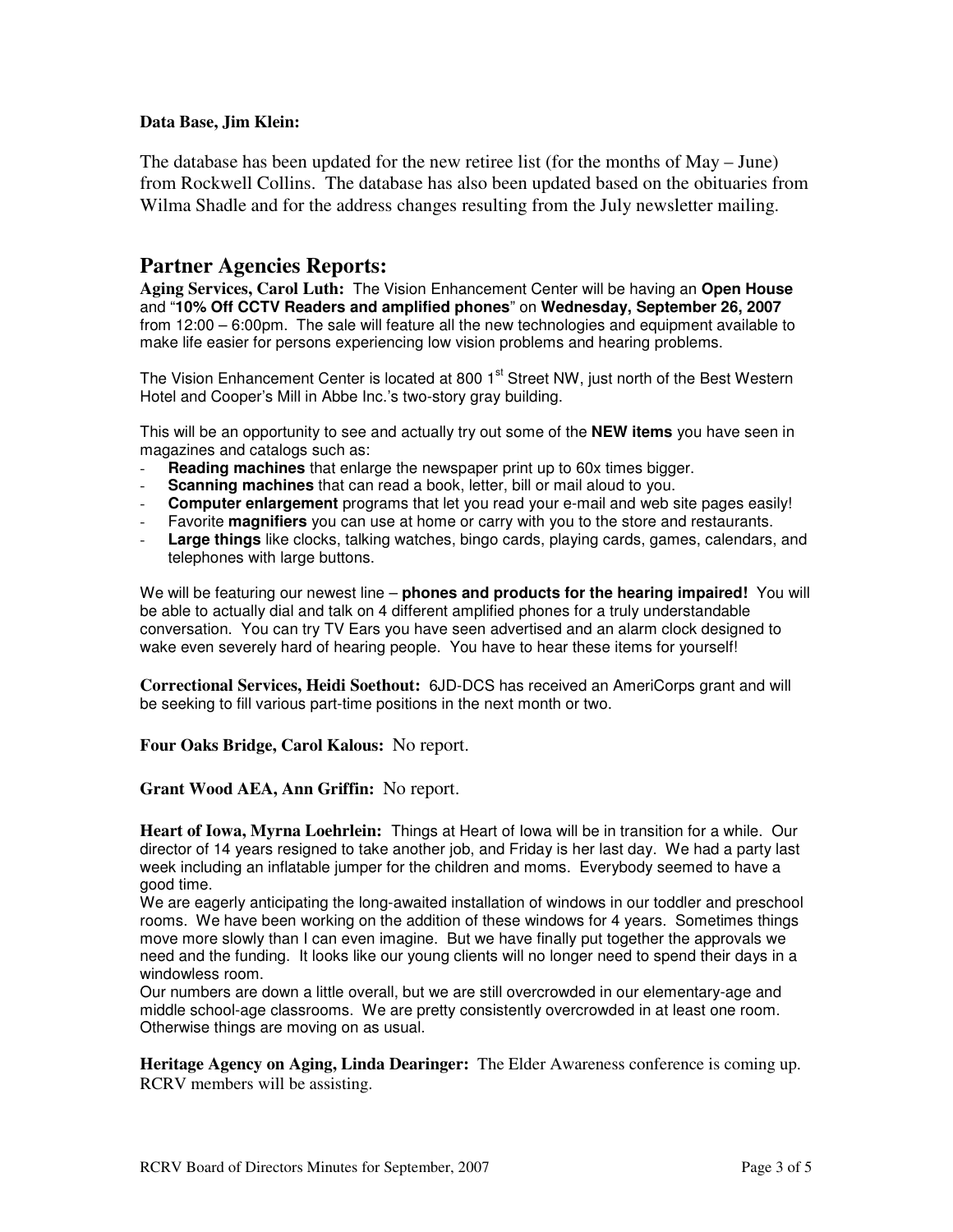Churches of Marion need computer assistance for establishing a network in the residence units. It was suggested that Linda contact Ron Coffin.

Linda has reserved the large meeting room at KTOS for the October and November health insurance briefings.

**Hospice of Mercy, Sara Case:** No report.

**Jane Boy Community House, Karl Cassell:** No report.

**New Horizons, Mark Beason:** No report.

**Options of Linn County, Wayne Clayton:** Options has a couple of upcoming events that may be of interest.

1. Oct 3 is the Abilities in Action Conference/Tech Expo. This is an annual event where Options and RCRV have shared a display table, showing examples of the assistive tech items RCRV has provided for Options and Grant Wood AEA. The event will be held at KTOS and we will be at our table 10:00-2:00.

2. Oct 18 is the Options Open House. Address is 1019 7th St SE, Cedar Rapids. Time is 6:30- 8:30. We will have tours of our facility that will feature a number of assistive devices created by RCRV. This is open to the public and everyone is invited to attend.

**REACT, Barb Klawiter:** No report.

**Red Cross, Joan Schaffer:** The Red Cross members are making many presentations in the community about the needs of the organization. A near-term need is for a new CFO, and Joan is asking for recommendations.

# **RSVP, Barbara Hoffman:** No report.

**WRAP, Angela Berns:** WRAP is applying for a \$25,000 grant through United Way. A presentation to the Strengthening Families review committee is scheduled for September 20.

The Executive Committee has welcomed John Wauer as a new member of that committee. Committee meetings are accomplishing much in defining policy and procedures.

Teresa Robinson is on staff as the Intake Coordinator. She works Thursdays 8:30-4:30 and Fridays 8:30-10:30. Teresa is located in the Volunteer Services office at St. Luke's Hospital.

WRAP is applying for 3 grants this year for capital funding.

All referral clients will be referred to "Iowa Able" for a low interest loan to expedite funding issues.

**St. Luke's Hospital, Denise Walker:** No report.

**Rockwell Collins, Jenny Becker:** Rockwell Collins hosted the K-12 Kick Off Breakfast on Aug. 17 at the Marriott in Cedar Rapids. This event was attended by many RCRV members. At the event, Clay Jones announced a major partnership with FIRST (For Inspiration and